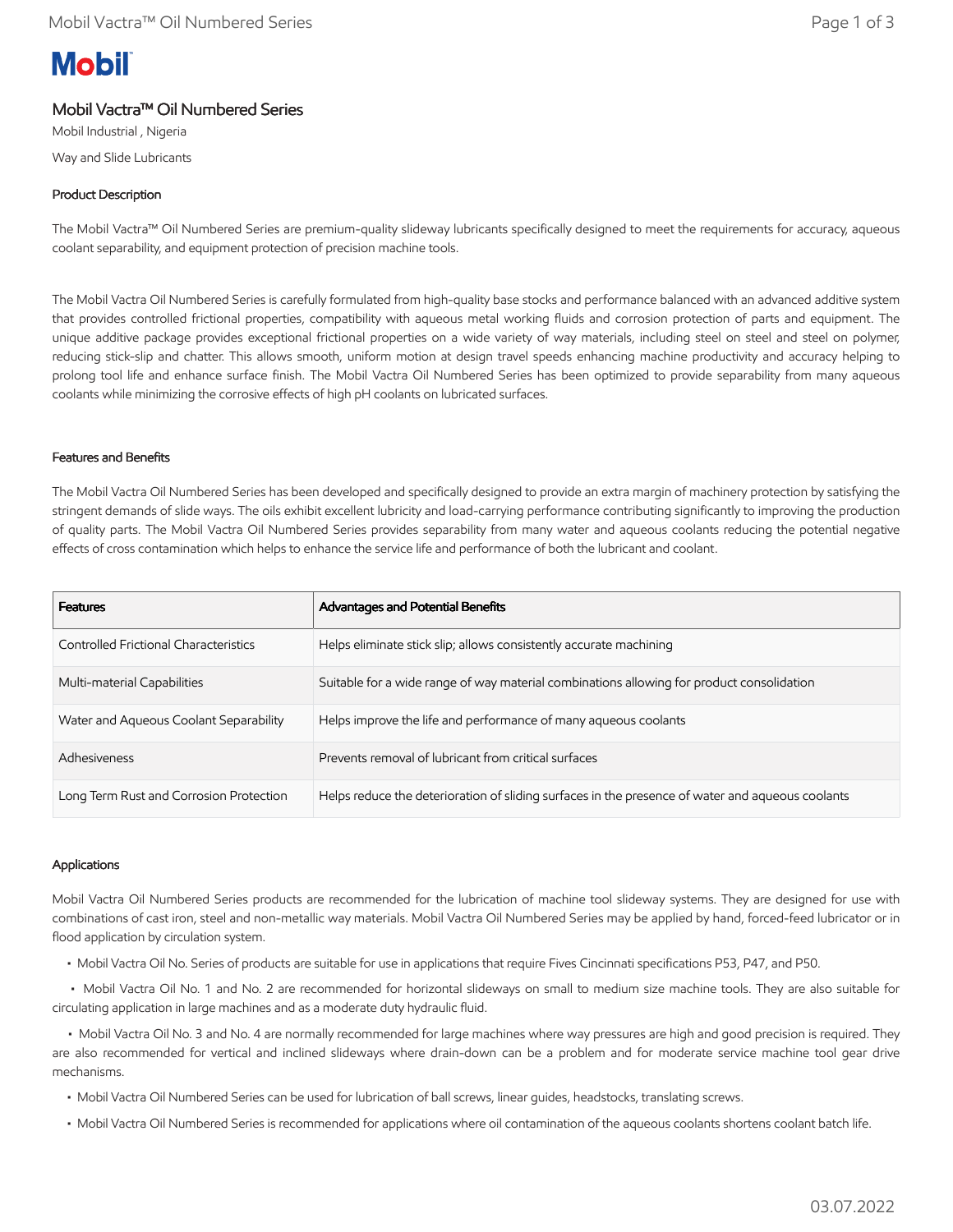## Mobil Vactra™ Oil Numbered Series Page 2 of 3

# Specifications and Approvals

| This product is recommended for use in applications requiring: | <b>NO.1</b> | <b>NO. 2</b> | NO.3 | <b>NO.4</b> |
|----------------------------------------------------------------|-------------|--------------|------|-------------|
| Fives Cincinnati P-47                                          |             |              |      |             |
| Fives Cincinnati P-50                                          |             |              |      | ∧           |
| <b>Fives Cincinnati P-53</b>                                   | X           |              |      |             |

| <b>NO.1</b><br>This product meets or exceeds the requirements of: |   | <b>NO.2</b> | NO.3 | <b>NO.4</b> |
|-------------------------------------------------------------------|---|-------------|------|-------------|
| <b>DIN 51502 CGLP</b>                                             | X | X           | X    |             |
| ISO L-GA (ISO 6743-13:2002)                                       |   | X           | X    | X           |
| ISO L-GB (ISO 6743-13:2002)                                       |   | X           | X    |             |

# Properties and Specifications

| Property                                              |       | <b>NO.2</b>   | NO.3           | <b>NO.4</b>    |
|-------------------------------------------------------|-------|---------------|----------------|----------------|
| Grade                                                 |       | <b>ISO 68</b> | <b>ISO 150</b> | <b>ISO 220</b> |
| Copper Strip Corrosion, 3 h, 100 C, Rating, ASTM D130 |       | 1B            | 1B             | 1B             |
| FZG Scuffing, Fail Load Stage, A/8.3/90, ISO 14635-1  |       | 13            | 13             | 13             |
| Flash Point, Cleveland Open Cup, °C, ASTM D92         | 216   | 228           | 248            | 240            |
| Kinematic Viscosity @ 40 C, mm2/s, ASTM D445          | 32    | 68            | 156            | 221            |
| Pour Point, °C, ASTM D97                              | $-30$ | $-18$         | $-6$           | $-3$           |

#### Health and Safety

Health and Safety recommendations for this product can be found on the Material Safety Data Sheet (MSDS) @ [http://www.msds.exxonmobil.com/psims](http://www.msds.exxonmobil.com/psims/psims.aspx) /psims.aspx

All trademarks used herein are trademarks or registered trademarks of Exxon Mobil Corporation or one of its subsidiaries unless indicated otherwise.

12-2021 Mobil Oil Nigeria PLC Lekki Peninsula Road, Victoria Island, Lagos, Nigeria

### + 234 1 545 1696

#### [http://exxonmobil.com](http://exxonmobil.com/)

Typical Properties are typical of those obtained with normal production tolerance and do not constitute a specification. Variations that do not affect product performance are to be expected during normal manufacture and at different blending locations. The information contained herein is subject to change without notice. All products may not be available locally. For more information, contact your local ExxonMobil contact or visit [www.exxonmobil.com](http://www.exxonmobil.com/)

ExxonMobil is comprised of numerous affiliates and subsidiaries, many with names that include Esso, Mobil, or ExxonMobil. Nothing in this document is intended to override or supersede the corporate separateness of local entities. Responsibility for local action and accountability remains with the local ExxonMobil-affiliate entities.